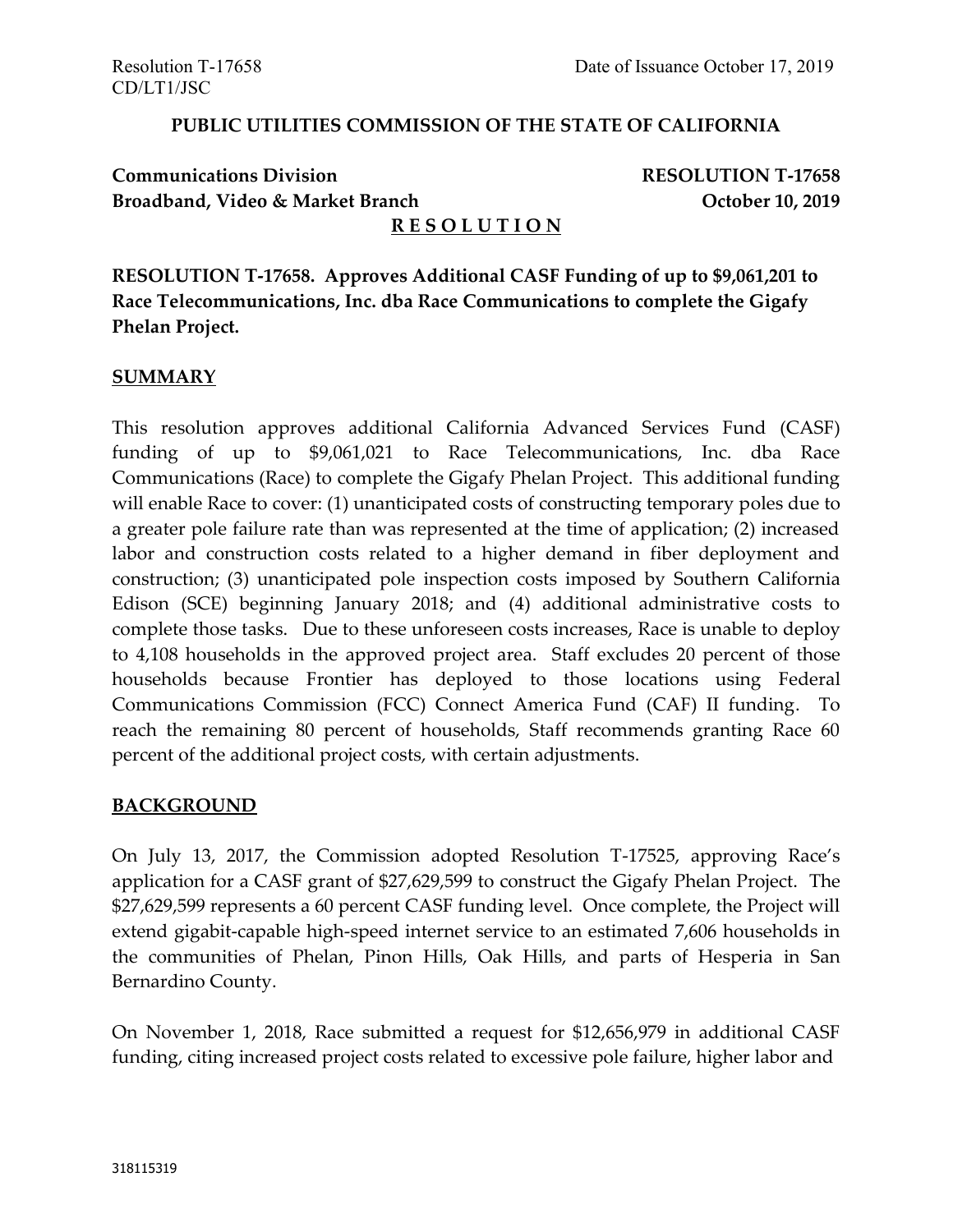$\overline{a}$ 

construction costs, and unforeseen administrative costs related to the installation of outside plant. On March 12, 2019, Race requested an additional \$2,393,776 for unforeseen

costs associated with post installation inspections imposed by SCE, bringing the total request to \$13,153,695 in additional CASF funding.

#### *Previous Reviews of Requests for Additional Funding*

CASF Program rules and guidelines, along with previously adopted Commission Decisions related to the CASF Program, do not discuss a process for addressing requests for additional funding. Instead, Staff has reviewed these requests on a case-bycase basis, with the Commission approving requests for additional CASF Infrastructure Account funding when Staff determined that exogenous factors beyond the applicant's control were the main reason for cost increases. 1 In the future, the Commission may develop procedures and rules to address changes to projects, including requests for additional funding, on a more systematic, procedural basis.

#### *Legislative Changes to the CASF Infrastructure Account Since Approval of Resolution T-17525*

The Commission approved the Gigafy Phelan Project Grant prior to the enactment of Assembly Bill (AB) 1665 in October 2017. Among other items, AB 1665 revised CASF rules to prohibit the Commission (until July 1, 2020) from awarding projects located in census blocks where an existing provider accepted Federal Communications Commission (FCC) Connect America Fund (CAF) II funding. <sup>2</sup> Under the new statute, a new CASF application proposing to serve this project area would not be eligible. However, Staff believes the Commission has the authority to approve a request for additional funding of an existing project.

On January 15, 2019, Frontier submitted a letter to the Commission indicating that it deployed to 808 of the households in the Phelan project area as part of the company's CAF II deployment. Race's amended request excludes Frontier's 808 CAF II deployed households in the Phelan project area. Race requests that CASF contribute 70 percent of costs to complete the Gigafy Phelan build.

<sup>&</sup>lt;sup>1</sup>See Resolution T-17408, California Broadband Cooperative to complete the Digital 395 Project;

Resolution T-17557, Ultimate Internet Access, Inc to complete Helendale project;

Resolution T-17517, Happy Valley Telephone Company to complete Olinda Underserved Broadband Project; Resolution T-17352, IP Networks Highway 36 Humboldt-Trinity Counties Project.

<sup>&</sup>lt;sup>2</sup> See PU Code Section 281(f)(5)(C). Exceptions include if the CAF recipient applies for CASF funds to deploy beyond its commitments to the FCC, or if the CAF provider notifies the Commission that it has completed its CAF deployment in the census blocks.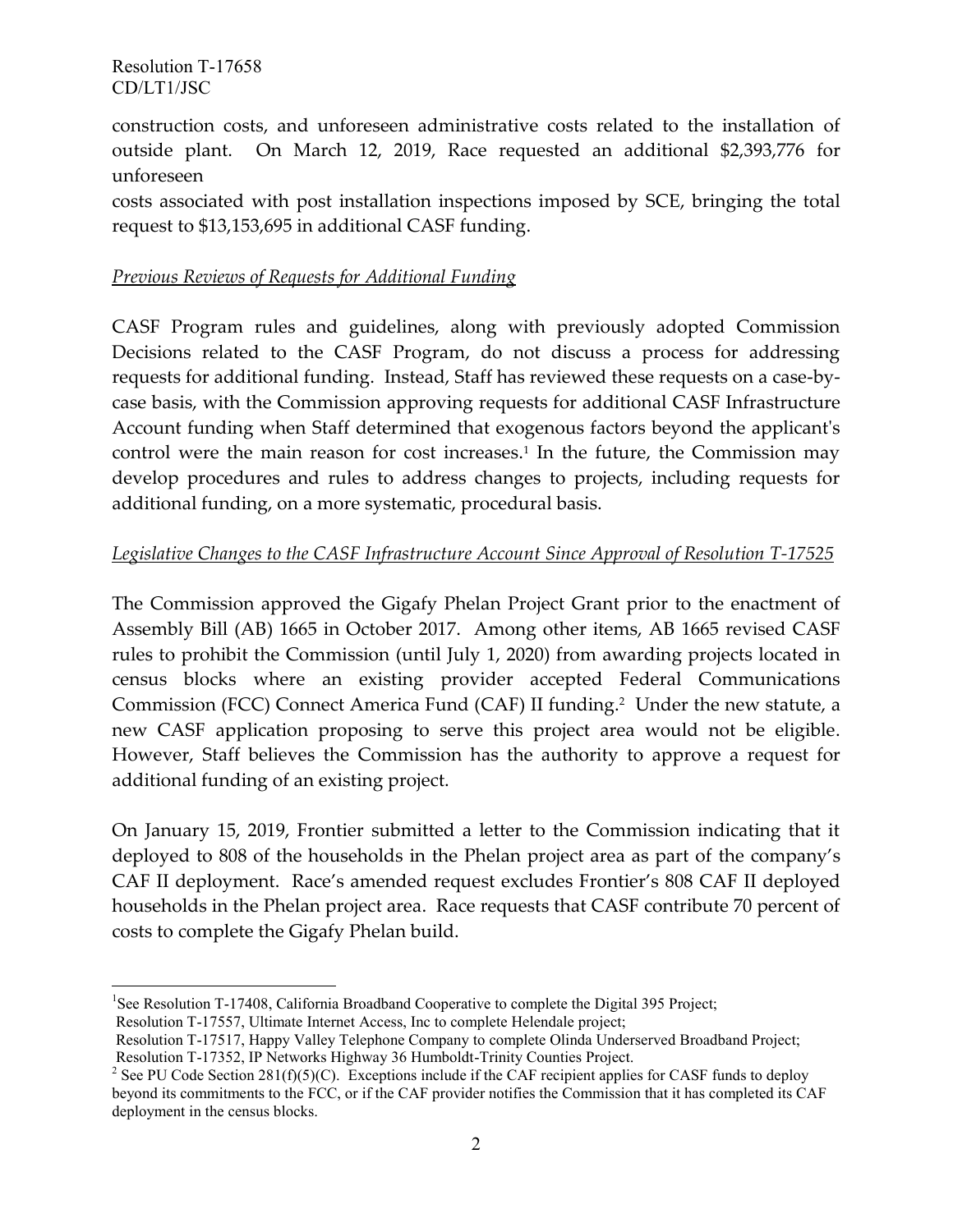# **DISCUSSION**

Table 1, below, summarizes Race's request for additional CASF funds:

|                              | Race's                |            |                         |            |                 | <b>Race Requested</b> |
|------------------------------|-----------------------|------------|-------------------------|------------|-----------------|-----------------------|
|                              | <b>Estimated Cost</b> |            | $80\%$ of               |            | <b>CASF 70%</b> |                       |
| <b>Item</b>                  | <b>Increase</b>       |            | Households <sup>3</sup> |            | Contribution    |                       |
| Pole Failure                 | \$                    | 9,780,000  | \$                      | 7,824,000  | \$              | 5,476,800             |
| Labor & Construction         | \$                    | 8,971,501  | \$                      | 7,177,201  | \$              | 5,024,041             |
| Pole Inspections             | \$                    | 2,393,776  | \$                      | 1,915,021  | \$              | 1,340,515             |
| <b>Admin Costs</b>           | \$                    | 2,343,464  | \$                      | 1,874,771  | \$              | 1,312,340             |
| <b>Total Requested Funds</b> | \$                    | 23,488,741 | S                       | 18,790,993 | \$              | 13,153,695            |

#### **Table 1. Race Request for Additional Funds**

Due to unforeseen costs increases, Race is unable to deploy to 4,108 households in the approved project area. Staff excludes 20 percent of those households because Frontier has deployed to those locations using CAF II funding. Staff recommends granting CASF funds to deploy to the remaining 80 percent of households.

Staff then examined each itemized cost increase in Race's request to determine if the cost overruns were beyond Race's control. The increases fall into four categories:

- 1) Pole failure;
- 2) Increased labor and construction costs;
- 3) Pole attachment and pole inspections; and
- 4) Administrative costs of outside plant.

Staff found that some of the cost increases resulted from exogenous factors, and other cost increases were unforeseen by Race when it applied in its initial CASF application.

# **I. Pole Failure**

 $\overline{a}$ 

#### **Table 2. Estimated Cost Increases due to Pole Failure**

| Item  | Race<br><b>Estimated Cost</b> | Staff<br>Recommendation |           |  |
|-------|-------------------------------|-------------------------|-----------|--|
| Poles | 9,780,000                     |                         | 8,632,800 |  |

<sup>&</sup>lt;sup>3</sup> Excludes CAF II deployed locations in the unbuilt portion of the project area.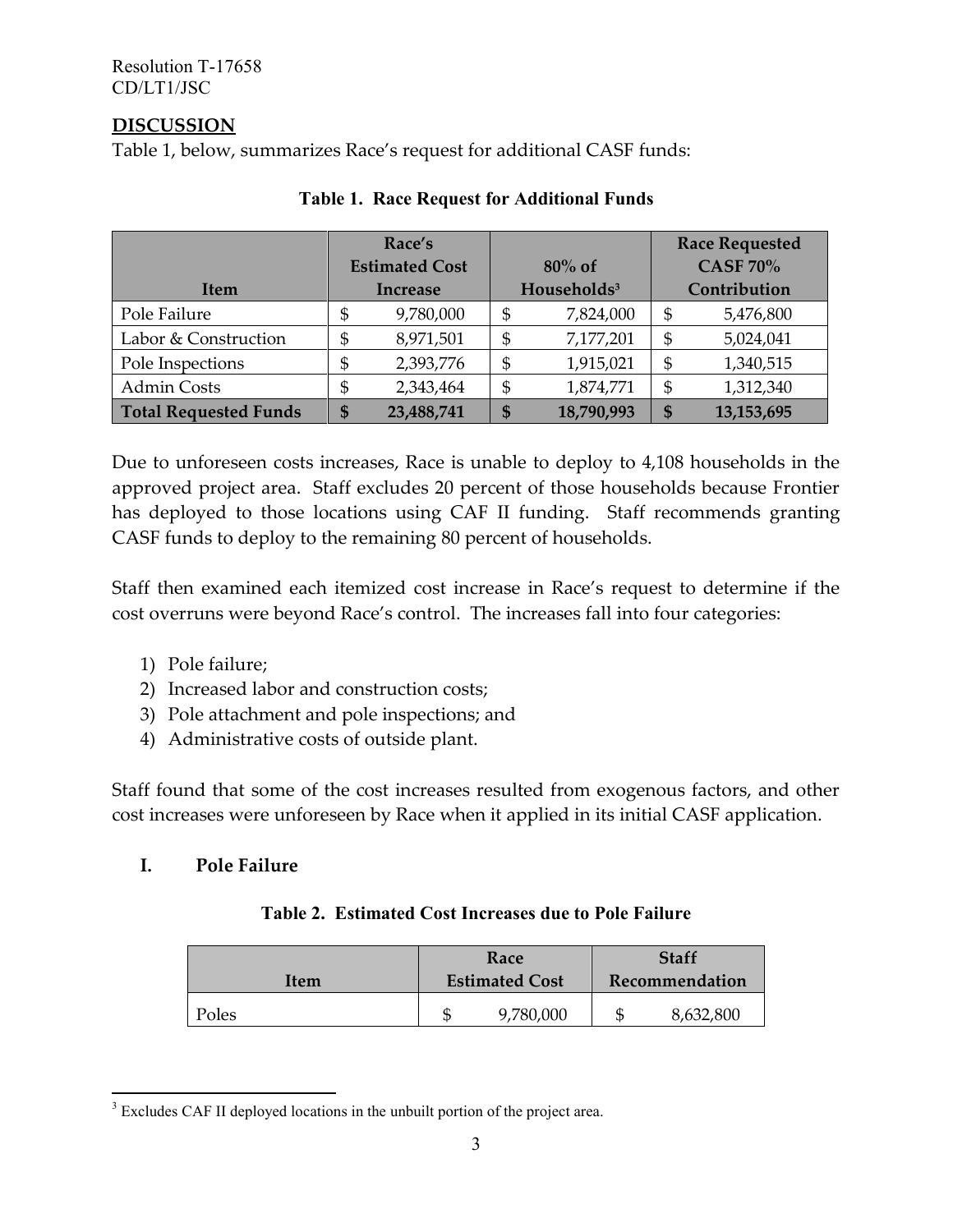In its initial CASF application, Race submitted a budget estimating a 50 percent pole failure rate for the 15,000 poles along the company's proposed aerial fiber installation. Race based its pole failure rate estimate on a similar aerial pole project bordering the Phelan project area in the Hesperia Unified School District, which reported a 53 percent pole failure rate. When Ultimate Internet Access, Inc. (UIA) filed a competing application for a larger project area that also included Phelan at a significantly lower cost than Race's application, Staff questioned the disparity in costs. Staff contacted Southern California Edison (SCE), the pole owner, to inquire about the expected pole failure rate in the Phelan project area. SCE estimated that "about nine percent of poles in the Phelan area are statistically likely to fail and would need to be replaced over the next five years – regardless of any additional weight (such as that of a fiber cable) being added to the pole."<sup>4</sup>

Race submitted a revised application in January 2017 to reflect the lower pole failure rate, reducing its grant request. According to Race, three key factors reduced the cost of its application:

- 1) Volume discounts from vendors after new negotiations;
- 2) New lower pricing for outside plant; and
- 3) A major reduction in cost due to a much lower pole failure rate.

The Commission approved the grant for the Gigafy Phelan project with a 10 percent pole failure rate estimate. Since February 2018, when construction began, 43 percent of poles failed the new loading factor, more than the estimated 10 percent failure rate, resulting in increased labor and material costs to purchase and place new temporary poles. Race documented these costs in its 2<sup>nd</sup>, 3<sup>rd</sup> and 4<sup>th</sup> quarterly reports for the periods of April 2018-December 2018. Race estimates needing an additional \$9,7800,000 to account for the increase in setting temporary poles.

As noted in Table 2, above, Staff recommends approval of the additional funding for cost overruns related to excessive pole failure and the need to set additional temporary poles. Staff and Race reasonably relied on SCE assessments that reduced the pole failure rate estimate from 50 percent to 10 percent. Race intends to set temporary poles in lieu of undergrounding the fiber cable, primarily to minimize costs. Staff disallowed payment for work performed and for which Race received reimbursement; however, allowances were made for actual cost overruns based on invoices for completed labor and constructed poles at the higher rate.

 $\overline{a}$  $4$  Resolution T-17525 at 3.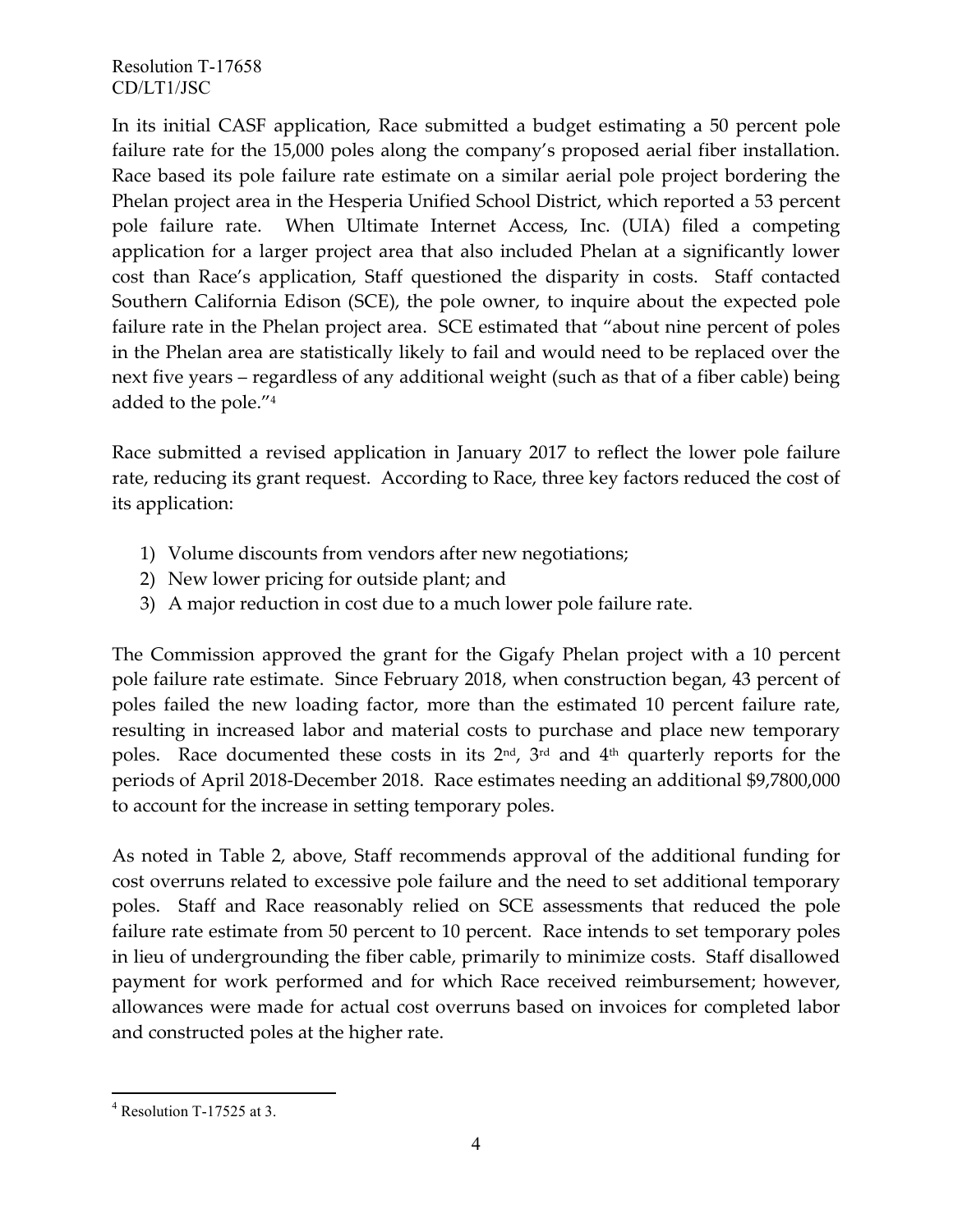In order to avoid duplicative payment for redundant poles, where CASF covers a portion (60 percent) of the cost of temporary poles and SCE ratepayers cover the entire cost of the full pole replacements in the future, Communications Division staff is directed to coordinate with Energy Division and SCE on a more expedited approach to replace the existing overloaded poles with new permanent poles (in lieu of temporary poles) for the remainder of the project. Staff is directed to request additional authority from the Commission if needed.

# **II. Increased Labor and Construction Costs**

|                      | Race                  | Staff          |           |  |
|----------------------|-----------------------|----------------|-----------|--|
| Item                 | <b>Estimated Cost</b> | Recommendation |           |  |
| Labor & Construction | 8,971,501             |                | 7,071,362 |  |

#### **Table 3. Estimated Increased Labor & Construction Costs**

The original grant amount was based on Race's estimates of volume discounts from vendors and new lower pricing for outside plant. Race relied on 2016 material quotes for temporary poles to budget the project. However, more recent quotes from 2019 reflect a 180 percent increase in rates for materials. The volume discounts and lowered rates negotiated by Race in early 2017 are no longer available.

Staff finds it reasonable to approve funding for increased labor and construction costs. Staff examined Gigafy Phelan progress reports and payment requests to determine if the higher rates were applied in the past invoicing. Staff determined that the higher rates were applied beginning in October 2018. Additional funds will not be granted retroactively for work already completed prior to the effective date of the higher rates; allowances will be made for actual cost overruns based on invoicing.

# **III. Post-Attachment Pole Inspections**

| Table 4. New Post-attachment Pole Inspection Fees |
|---------------------------------------------------|
|---------------------------------------------------|

|                  | Race                  | <b>Staff</b>   |           |  |
|------------------|-----------------------|----------------|-----------|--|
| Item             | <b>Estimated Cost</b> | Recommendation |           |  |
| Pole Inspections | 2,393,776             |                | 2,393,776 |  |

On December 17, 2018, Race received notification from SCE of its intent to exercise the right to a post-installation inspection per its Pole Lease Agreement with Race. Section 6 (c) of the Agreement provides: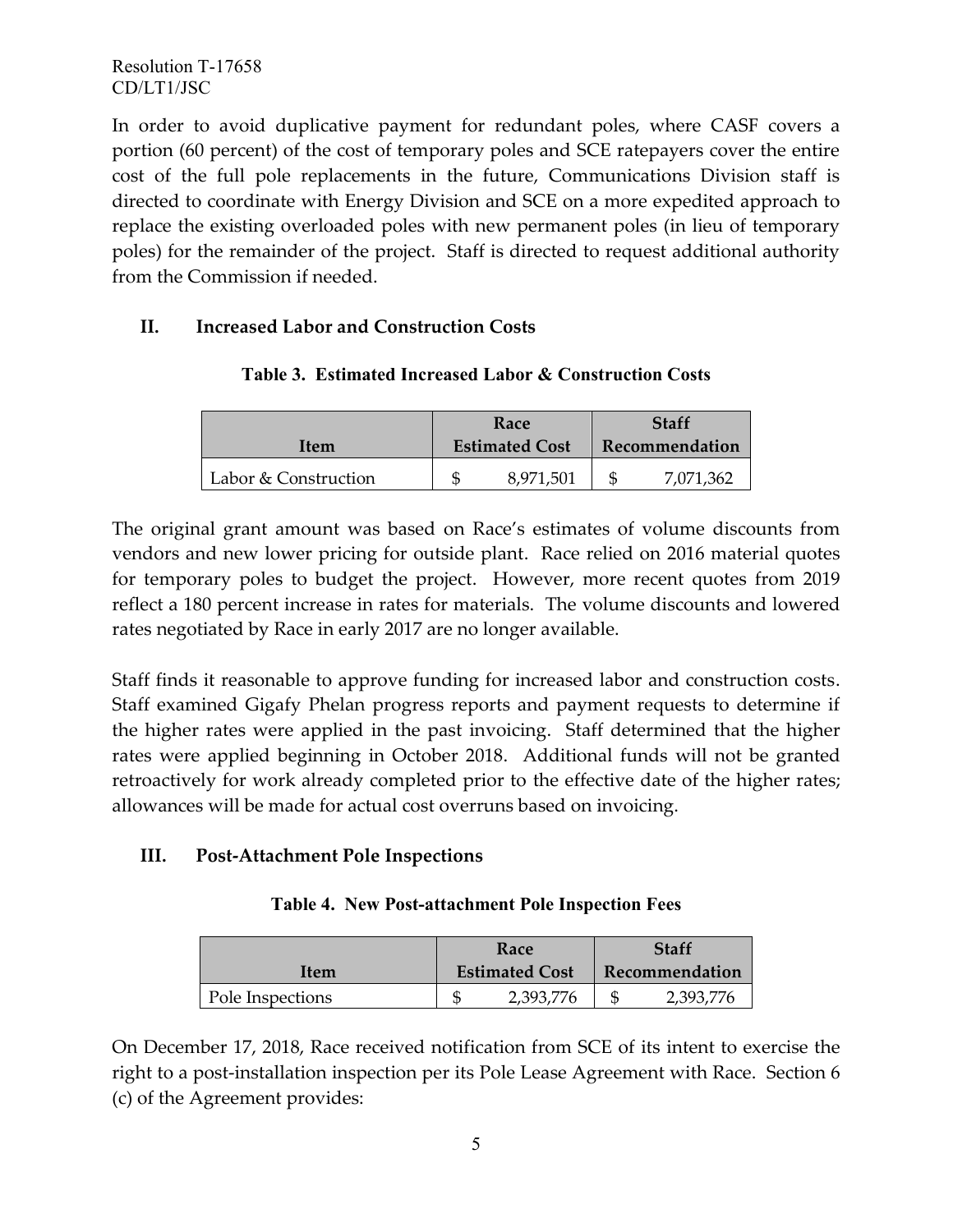Licensee shall notify SCE when installation is complete. SCE shall have the right to inspect Lic actual costs incurred by SCE to perform this inspection within 30 days of receiving an invoice from SCE and SCE shall provide licensee with the results of its inspection, including identification of any deficiencies identified by SCE as part of this inspection (Emphasis added).

Although SCE has the right to post-attachment inspections at the Licensee's expense, SCE historically has not exercised this right. Race was unaware of SCE's decision to exercise this right until the company received a memo from SCE indicating it would impose the inspection fee of \$232 per pole beginning January 1, 2018, resulting in \$2,393,776 in unanticipated costs as shown in Table 4. Staff finds Race's request reasonable and recommends approval of funding these unforeseen costs.

#### **IV. Administrative Costs of Outside Plant**

|                               | Race                  | <b>Staff</b>   |         |  |
|-------------------------------|-----------------------|----------------|---------|--|
| Item                          | <b>Estimated Cost</b> | Recommendation |         |  |
| 1. PPHCSD Line Locating Costs | 999,878               | \$             | 429,567 |  |
| 2. Hub ADA Costs              | 187,477               | S              | 21,912  |  |
| 3. Pre-Construction           | 249,969               | S              | 124,985 |  |
| 4. Construction Management    | 406,200               | S              | 203,100 |  |
| 5. Permitting                 | 499,939               | \$             |         |  |
| <b>TOTAL</b>                  | 2,343,464             |                | 779,563 |  |

#### **Table 5. Estimated Additional Administrative Costs of Outside Plant**

Race requests \$1 million in compensation for the Phelan Pinon Hills Community Service District (PPHCSD) underground line locating services to support the Gigafy Phelan project. PPHCSD acts as its own regional notification center and performs its own line locating service. 5 PPHCSD asserts that the scope of the project is larger than the District anticipated and the community cannot bear to cover these costs, which would be passed on to its ratepayers in the form of a rate increase. Staff finds it reasonable to approve some funding for the PPHCSD line locating services in support of the Gigafy Phelan project. Staff does not agree with Race's unit cost calculations (based on the total linear feet of fiber installed) used to estimate the line locating services provided by the PPHCSD. Staff reviewed invoices provided by the PPHCSD and based on project progress, Staff estimates that PPHCSD will need \$429,567 to

 $\overline{a}$ <sup>5</sup> See California Gov Code, Title 1, Division 5, Chapter 3.1 Protection of Underground Infrastructure [§§ 4215-4216.24].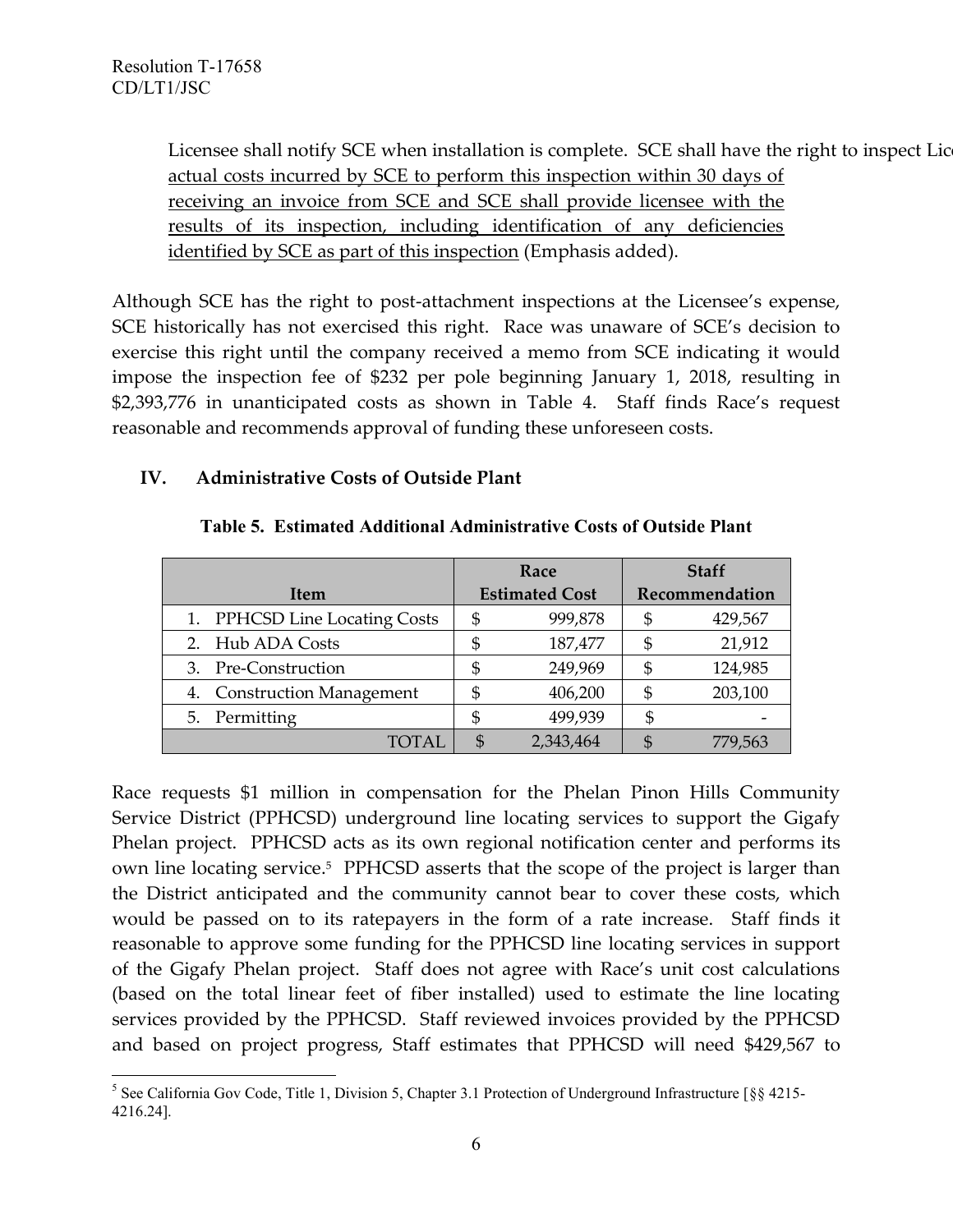complete the project. This estimate includes the line-locating labor and material costs (including administration fees) associated with PPHCSD services (see Table 5, item 1).

Race also contends that stricter project permitting requirements and added construction management resulted in additional administrative costs. Specifically, Race cites a delay by the County of San Bernardino to approve the construction permit for the Race hub<sup>6</sup> site, which included site improvements to satisfy Americans with Disabilities Act (ADA) requirements. Staff recommends approving funding for the actual costs of site improvements to the hub, and a calculation based on the footage of unbuilt fiber for the pre-construction and construction management expenses (see Table 5, items 2-4).

Staff requested an itemized breakdown of the administrative costs and based on information provided, the request for additional permitting costs appears duplicative, since the cost of permitting was included in the cost of constructing the temporary poles. While Staff found some of the cost increases to be reasonable, it recommends disallowing the additional permitting costs requested (see Table 5, item 5).

# **STAFF RECOMMENDATION**

After extensive analysis, Staff concludes that Race's project incurred some cost increases resulting from exogenous and unforeseen factors. In total, Race estimates needing an additional \$23,488,741 to complete the Gigafy Phelan Project and requests an additional \$13,153,695 in CASF funds.

Staff reviewed Race's revised request and noted that the estimates submitted were to construct the project in its entirety, not solely the costs to complete the unbuilt portion to the project. Staff reviewed invoices with the approved project budget to evaluate project construction status. Based on this analysis, Staff estimates the additional cost to complete the project is \$18,877,501. Staff made allowances for actual cost overruns based on invoices for completed labor and constructed items at the higher rates.

Staff recommends providing additional funding to Race to complete building to 3,300 of the 4,108 remaining households, which excludes the 808 households identified as CAF II deployed locations. Race requests reimbursement for 70 percent of project cost instead of the 60 percent reimbursement approved in Resolution T-17525, citing the revised rules adopted in D. 18-12-018. Because the Commission approved Race's application for the Gigafy Phelan Project prior to the enactment of AB 1665 and before the approval of

 $\overline{a}$ 

 $<sup>6</sup>$  Hub is also known as the Point of presence (PoP).</sup>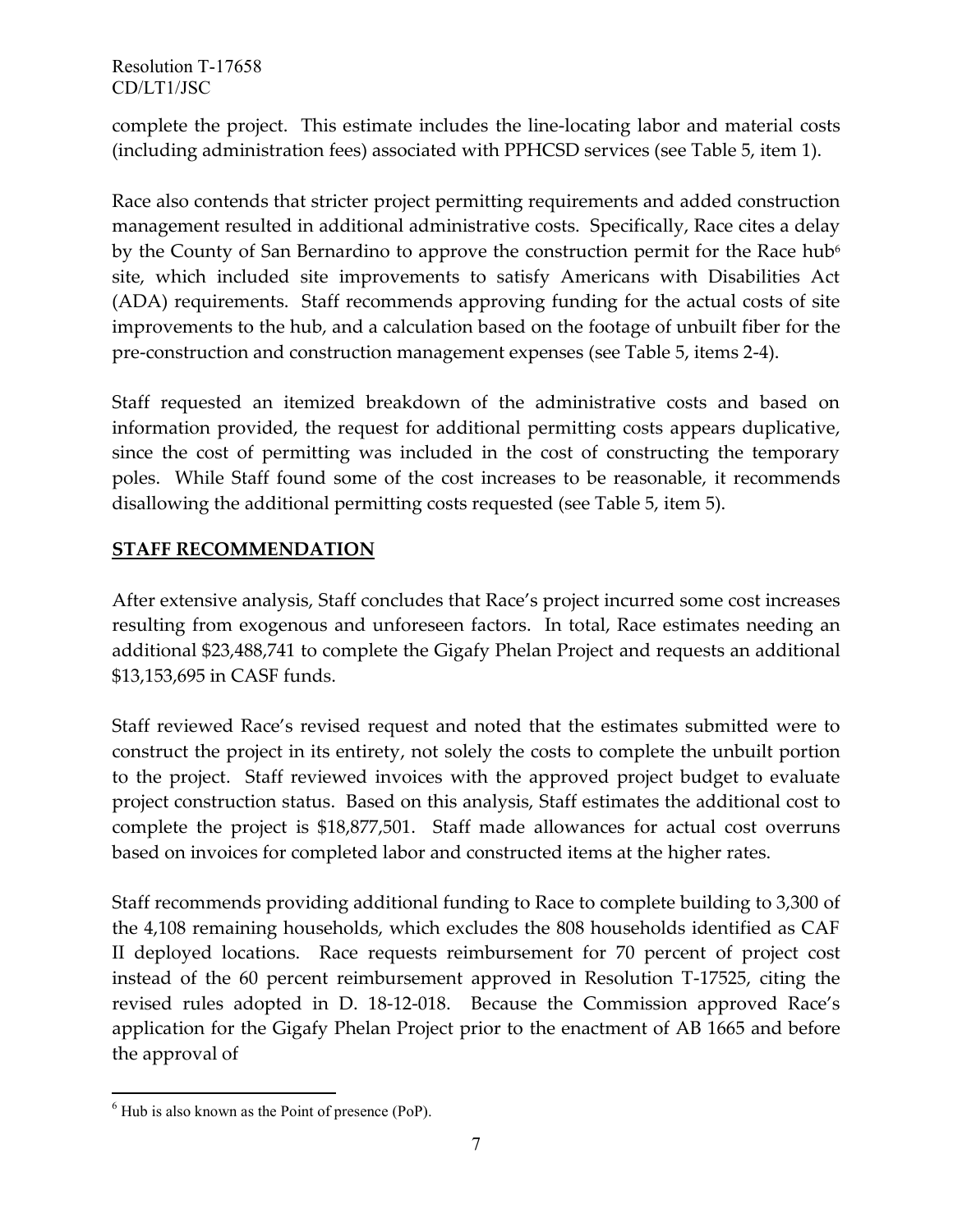D.18-12-018, Staff recommends adhering to the 60 percent CASF funding level the Commission granted Race in July 2017.

Table 6 below summarizes Staff's recommendation:

|                                | <b>Staff</b>          |            |                         |            |                 |           |
|--------------------------------|-----------------------|------------|-------------------------|------------|-----------------|-----------|
|                                | <b>Estimated Cost</b> |            | $80\%$ of               |            | <b>CASF 60%</b> |           |
| <b>Item</b>                    | <b>Increase</b>       |            | Households <sup>7</sup> |            | Contribution    |           |
| Pole Failure                   | \$                    | 8,632,800  | \$                      | 6,906,240  | \$              | 4,143,744 |
| Labor & Construction           | \$                    | 7,071,362  | \$                      | 5,657,090  | \$              | 3,394,254 |
| Pole Inspections               | \$                    | 2,393,776  | \$                      | 1,915,021  | \$              | 1,149,012 |
| <b>Admin Costs</b>             | \$                    | 779,563    | \$                      | 623,651    | \$              | 374,190   |
| <b>Total Recommended Funds</b> | \$                    | 18,877,501 | \$                      | 15,102,001 | \$              | 9,061,201 |

# **Table 6. Staff Recommended Funding**

Staff recommends granting Race a total of \$9,061,201 in additional CASF funds to complete the Gigafy Phelan Project and to build out infrastructure to the remaining 3,300 households in the project area.

# Prevailing Wage

Section 1720 of the California Labor Code specifies that CASF-subsidized projects are subject to prevailing wage requirements. Race has committed to follow state prevailing wage requirements with regards to this project.

# California Environmental Quality Act (CEQA)

All CASF grants are subject to CEQA requirements unless the project is statutorily or categorically exempt pursuant to the CEQA Guidelines.

The proposed funding changes contained in this Resolution do not change the scope of the project initially approved by the Commission, except for more poles being replaced than initially contemplated. The Commission previously found the project to be categorically exempt from CEQA review, pursuant to CEQA Guidelines sections 15301 (Existing Facilities) and 15304 (Minor Alterations to Land). The project as revised by this Resolution similarly qualifies for these exemptions from CEQA review.

 $\overline{a}$  $7$  Represents 80 percent of non-CAF II remaining households in the unbuilt project area.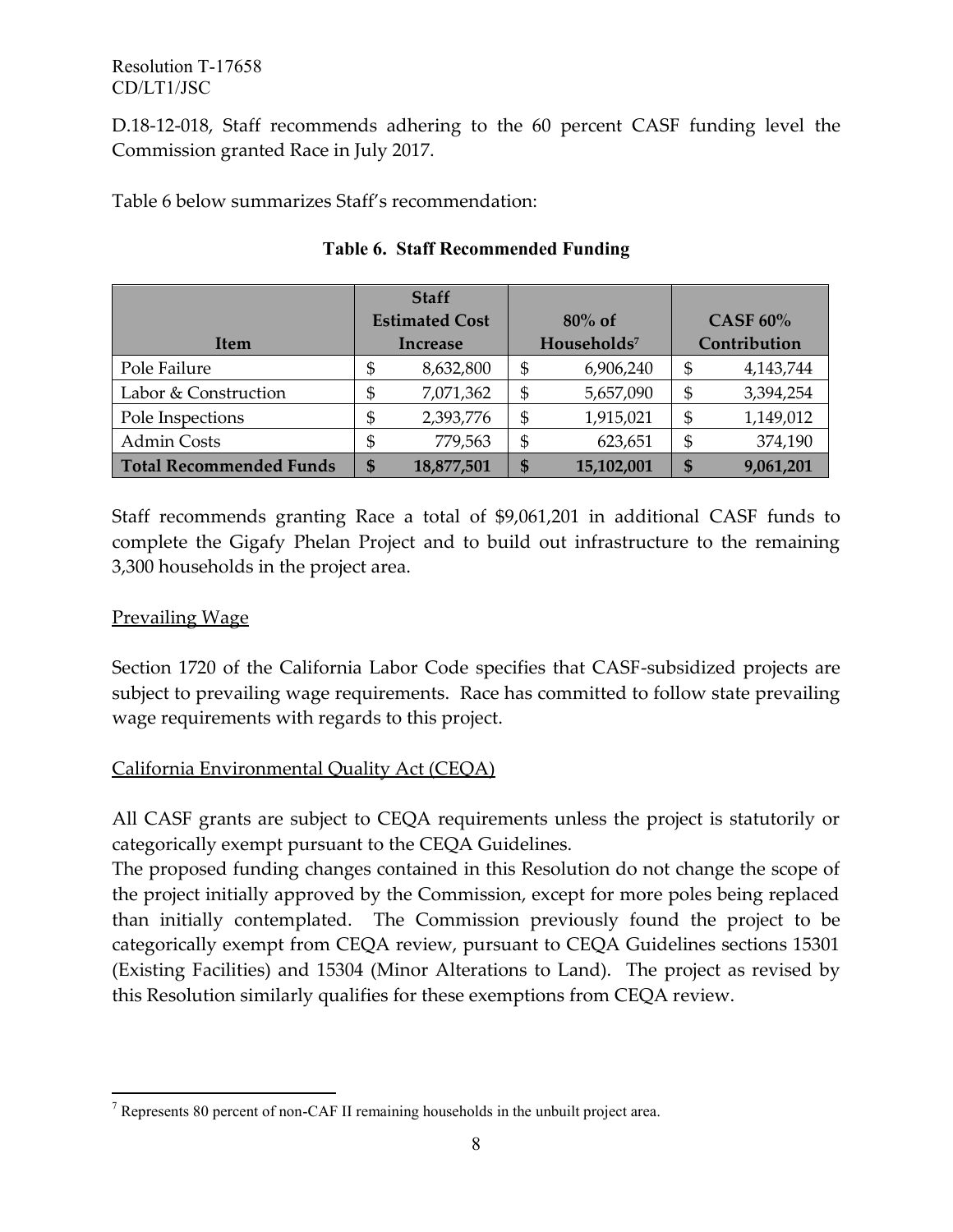# Payments to CASF Recipients

Submission of invoices from and payments to Race shall be made at a minimum of 25 percent completion intervals, in accordance with Section XI of Appendix 1 of D.12-02- 015 and according to the guidelines and supporting documentation required in D.12-02- 015.

Payment to Race shall follow the process adopted for funds created under Pub. Util. Code § 270. The Commission generally processes payments within 20-25 business days, including Administrative Services review time. The State Controller's Office (SCO) requires an additional 14-21 days to issue payment from the day that requests are received by SCO from Administrative Services.

# **COMMENTS**

In compliance with Public Utilities Code, §311(g), a notice letter was emailed on August 8, 2019, informing parties on the CASF Distribution List of this draft Resolution for public comment at the Commission's website at [http://www.cpuc.ca.gov/documents/.](http://www.cpuc.ca.gov/documents/)  The letter also informed parties that the final conformed Resolution adopted by the Commission will be posted and available at the same website.

Comments were submitted by the California Cable and Telecommunications Association (CCTA) and Race on August 28, 2019. Reply comments were submitted by Race and Inland Empire Regional Broadband Consortium (Inland Empire) on September 3, 2019.

# **CCTA's Comments**

In its comments, CCTA urges the Commission to postpone action on Resolution T-17658 until the Commission conforms with the transparency requirements under Public Utilities Code, § 218(f)(10) to notify those on the CASF service list and post on the CASF website any amendments to an application for project funding at least 30 days prior to publishing a corresponding draft resolution.

In addition, CCTA urges the Commission to postpone action on Resolution T-17658 until the Commission adopts a process for awarding additional CASF funds. CCTA suggests a formalized process and standard be in place for greater consistency and accountability.<sup>8</sup> Further, CCTA does not believe that the Draft Resolution provides a legal basis for CASF to pay for the investor owned utility (IOU) pole inspection fees.

 $\overline{a}$ <sup>8</sup> CCTA Comments, August 28, 2019 at 3.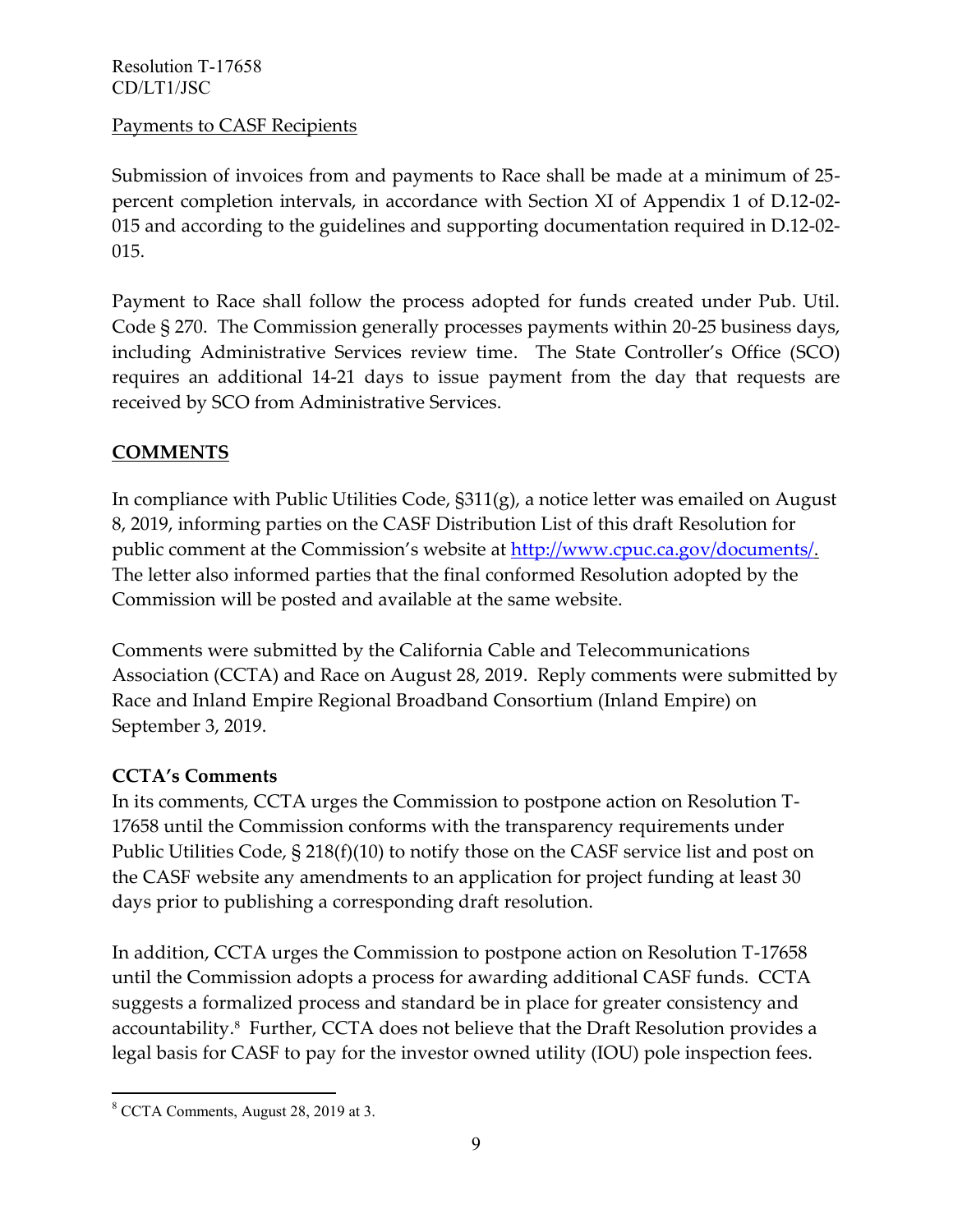#### **Race's Comments**

In its comments, Race supports approval of the project, but requests minor edits to the resolution, specifically to have their legal name reflected in the Resolution.

# **Race's Reply Comments**

In Race's reply comments to CCTA, Race urges the Commission to reject CCTA's argument that a pre-AB 1665 CASF grant is subject to the new AB 1665 rules. Further, Race disagrees with CCTA and argues that postponing action on Resolution T-17658 until the Commission adopts a process for awarding additional funds is redundant, anti-competitive, and anti-consumer.

Race also urges the Commission to reject CCTA's argument that the charges for the pole inspection fees should be disallowed, stating that the contract with the IOU allows for the post attachment pole inspection fees but that in the ten years of the contract with the IOU, the pole inspection fees were never charged to Race, until December 2018. As a result, the fees were not included in Race's original application for the project.

# **Inland Empire's Reply Comments**

Inland Empire disagrees with CCTA in its reply comments and asserts that a process is not required, a delay in completing the project is unacceptable to the local community, and that the Phelan request for additional funds is consistent with prior CASF grantees that were awarded additional funds due to exogenous factors. Additionally, Inland Empire argues that it is unreasonable to apply AB 1665 requirements on a pre-AB 1665 project. Inland Empire reiterates the importance of completing the project and indicates that the project has strong community and stakeholder support as well as an endorsement by the County of San Bernardino.

# **CD's Responses to Comments and Reply Comments**

Staff agrees with CCTA's comment regarding the transparency requirement. Therefore, a notice letter was e-mailed on September 9, 2019, informing parties on the CASF Distribution List that this draft resolution was re-published in order to comply with Public Utilities Code §281(f)(10). The letter also informed parties that a second round of comments on this draft resolution must be submitted no later than September 30, 2019. Reply comments will be accepted no later than October 3, 2019. No comments were received during the second comment period.

Staff agrees with Race and Inland Empire's reply comments regarding the postponing of Resolution T-17658 and whether a new process is necessary for reviewing CASF additional funds requests. Therefore, Staff rejects CCTA's argument that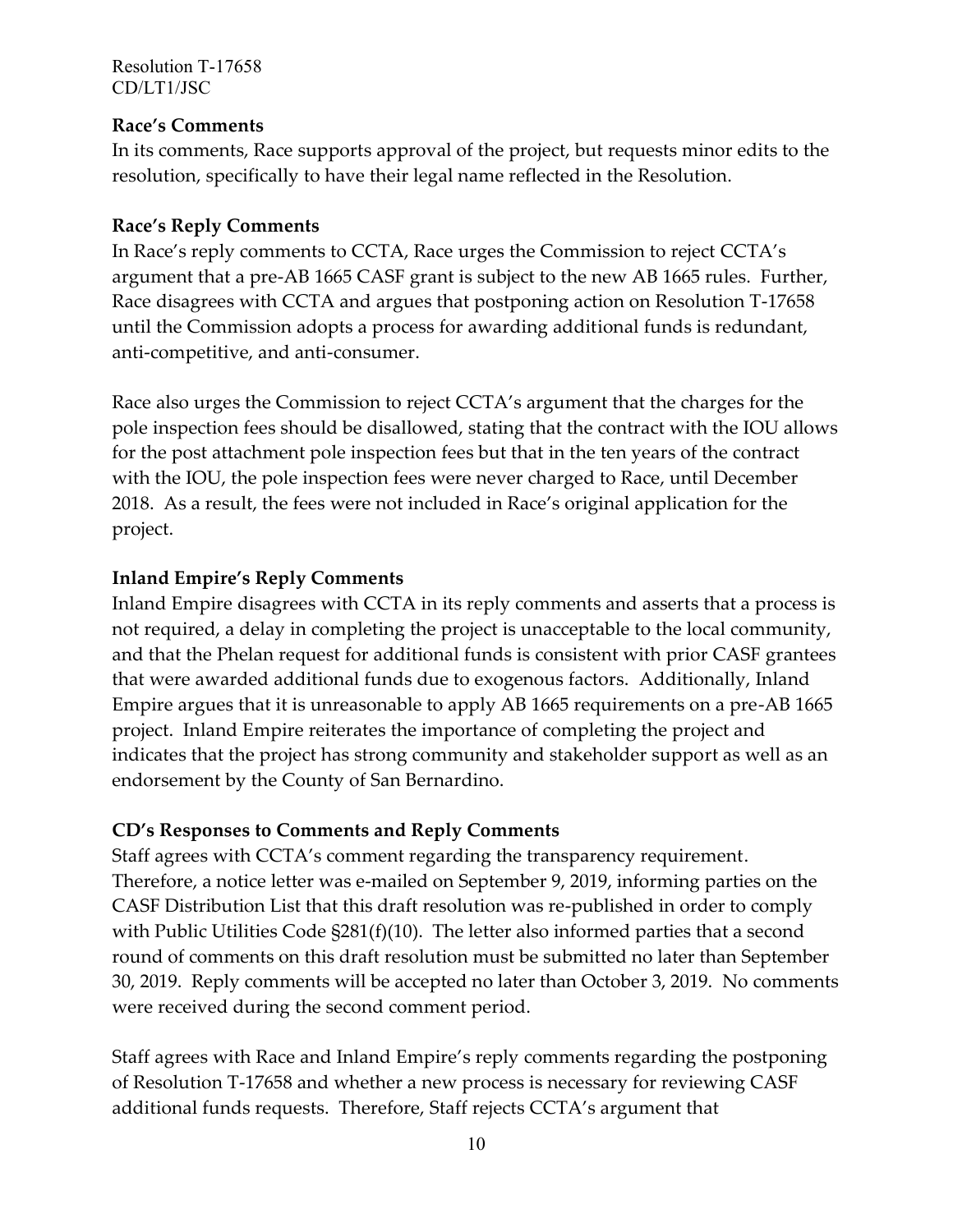Resolution T-17658 should be postponed until a process is developed for reviewing CASF additional funds request. Staff agrees with Race and Inland Empire that there is no need for a new standard or guideline as the Commission has approved these requests when Staff has determined on a case-by-case basis, that exogenous factors beyond the applicant's control were the main reason for cost increases.

Further, staff disagrees with CCTA's argument that the IOU pole inspection fees should be disallowed. Instead Staff agrees with Race's response that the Pole Lease Agreement with the IOU provides that a licensee is responsible for any post attachment pole fees but that in the ten years of the contract with the IOU, the pole inspection fees were never charged to Race, until December 2018. As a result, the fees were not included in Race's original application for the project.

Staff agrees with Race regarding its request to have their legal name reflected in the Resolution and made minor edits throughout the Resolution.

# **FINDINGS**

- 1. The Commission adopted Resolution T-17525 on July 13, 2017, providing \$27,629,599 in CASF funds to Race Telecommunications, Inc. dba Race Communications for the Gigafy Phelan Project, amounting to 60 percent of the estimated total project costs.
- 2. On November 1, 2018, Race submitted its formal request for \$12,656,979 in additional CASF funding. On March 12, 2019, Race amended its request to include additional costs for a total of \$13,153,695 in additional CASF funding, using a 70 percent CASF contribution factor.
- 3. After reviewing the request, Staff determined that \$15,102,001 in total project cost increases for eligible households were attributable to factors beyond the control of Race.
- 4. Based on application of the authorized 60 percent and 40 percent share of project costs between the CASF program and Race, as adopted in Resolution T-17252, the Commission should approve Race's request for additional CASF funding in the amount of \$9,061,201 to cover cost overruns deemed beyond Race's control.
- 5. The project is categorically exempt from CEQA review, pursuant to CEQA Guidelines sections 15301 (Existing Facilities) and 15304 (Minor Alterations to Land).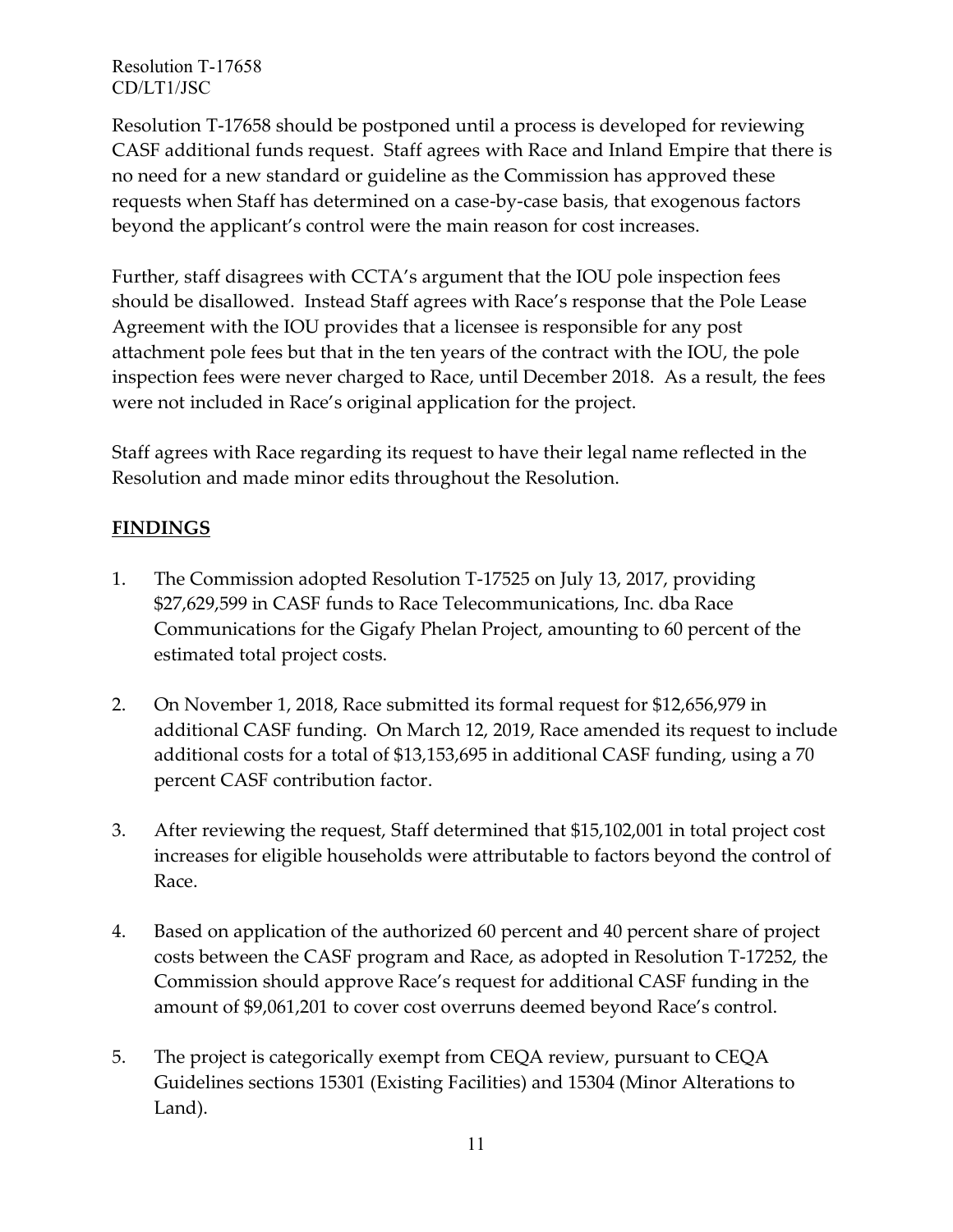6. Notice letters were e-mailed on August 8, 2019 and September 9, 2019, informing all parties on the CASF Distribution List of the availability of this draft Resolution for public comment at the Commission's website at [http://www.cpuc.ca.gov/documents/.](http://www.cpuc.ca.gov/documents/) These letters also informed parties that the final conformed Resolution adopted by the Commission will be posted and available at the same website.

# **THERFORE, IT IS ORDERED** that:

- 1. The Commission shall award additional funding of up to \$9,061,201 from the CASF Infrastructure Grant Account to Race Telecommunication, Inc. in order to complete the Gigafy Phelan Project in San Bernardino County.
- 2. Race shall comply with all guidelines, requirements and conditions associated with the CASF funds award as specified in Resolutions T-17525 and T-17658.
- 3. Race shall complete the Gigafy Phelan Project with the scope specified in Resolution T-17525. If Race fails to complete the project in accordance with the approval granted by the Commission and this Resolution, Race will be required to reimburse some or all of the CASF funds it has received.